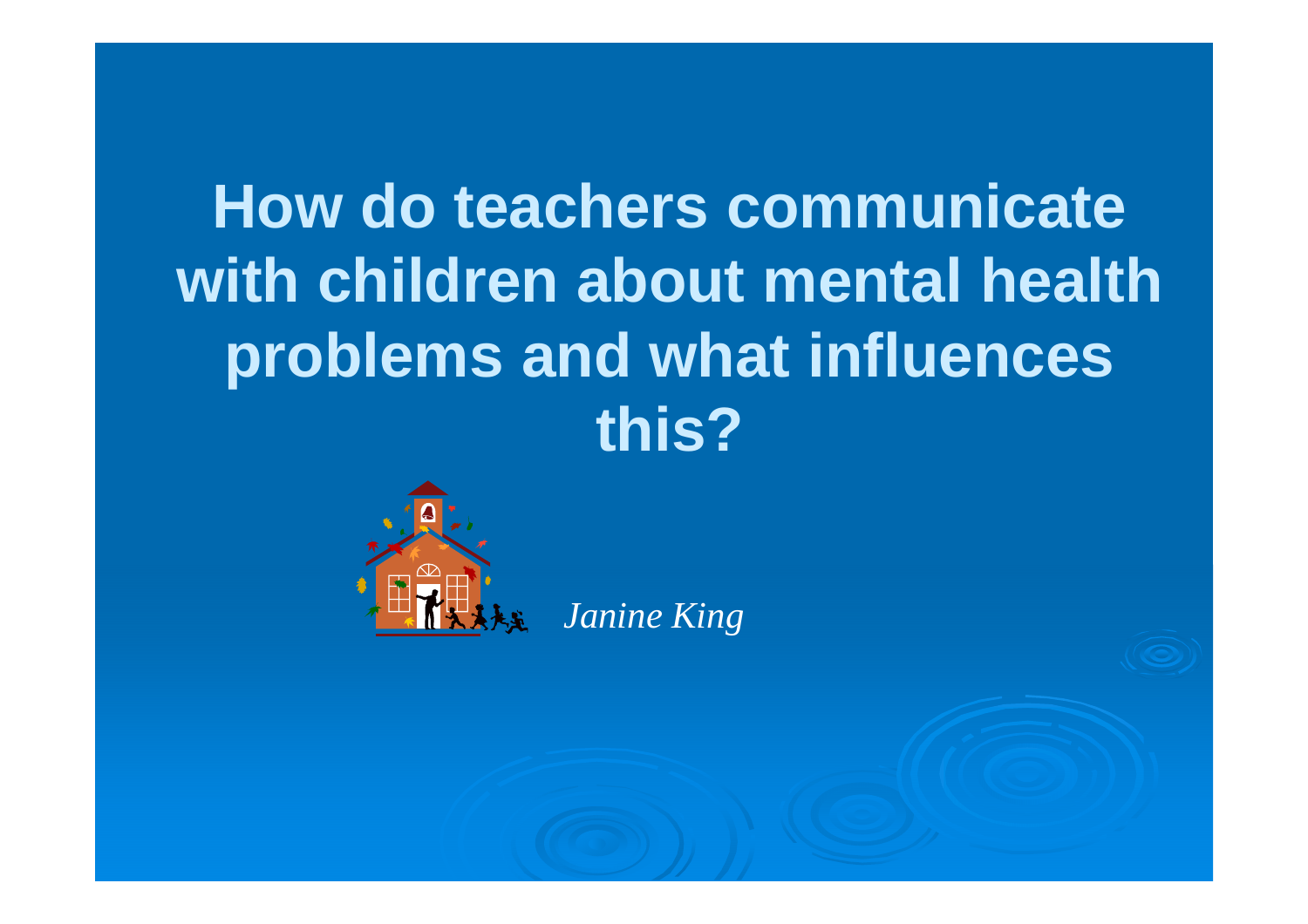# **Background**

Schools - key target for anti-stigma interventions relating<br>Alimental haalth problems. Alim to influence knowledge to mental health problems. Aim: to influence knowledge and attitudes early (Department of Health, 2004).

▶ Very few school-based interventions in primary schools or involving teachers, and not mandatory within curriculum.

> Theory: suggest teachers have crucial role in shaping children's perceptions/attitudes towards those with MHPs.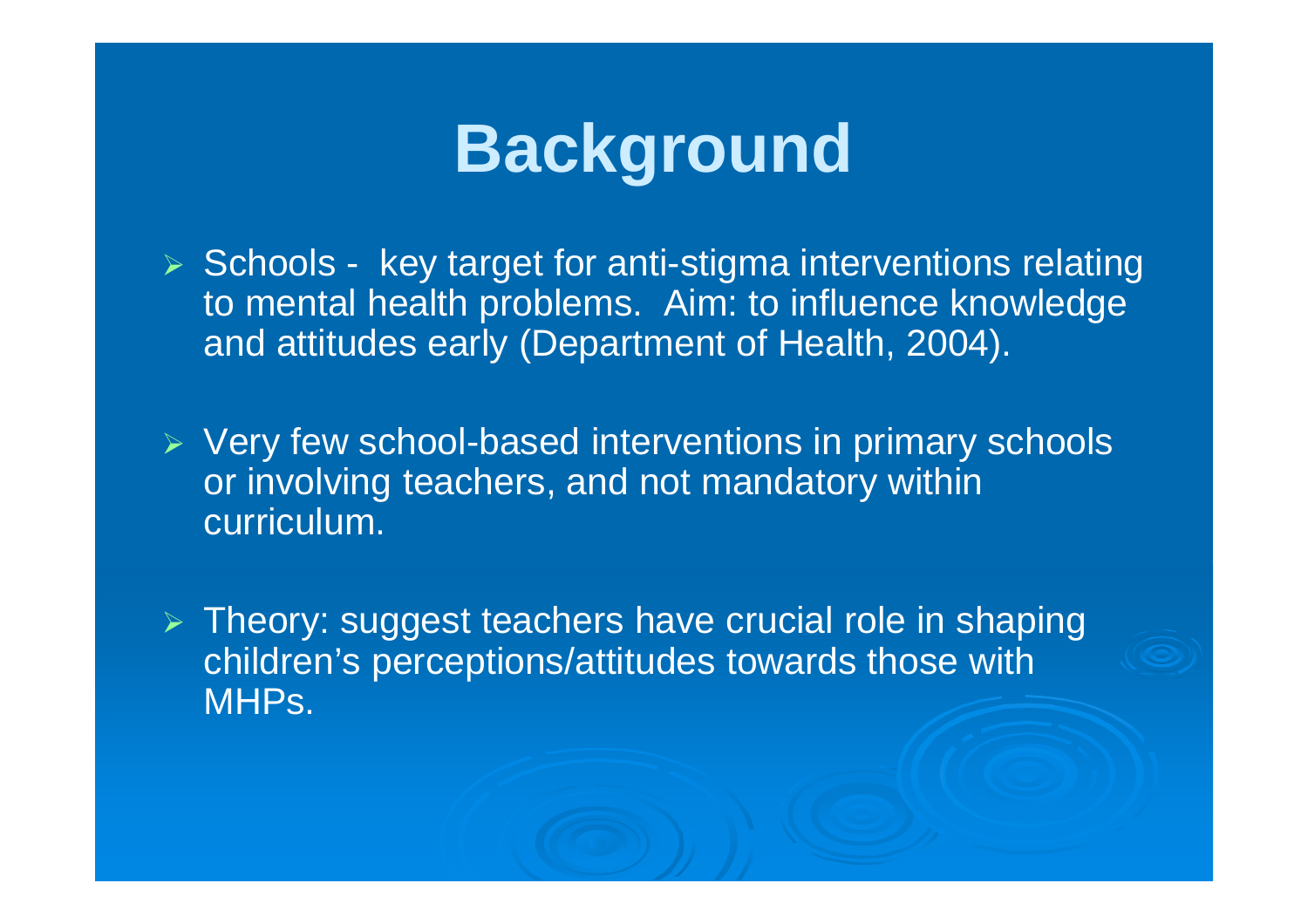# **Theories of stigma**

> Social identity theory (ingroups and outgroups), Tajfel & Turner, 1986

> Attribution theory (perceptions of behaviour as within or outside another person's control), Corrigan, Markowitz, Watson, Rowan & Kublak, 2003

 $\triangleright$  Labelling theory (damaging impact of labelling), Scheff, 1966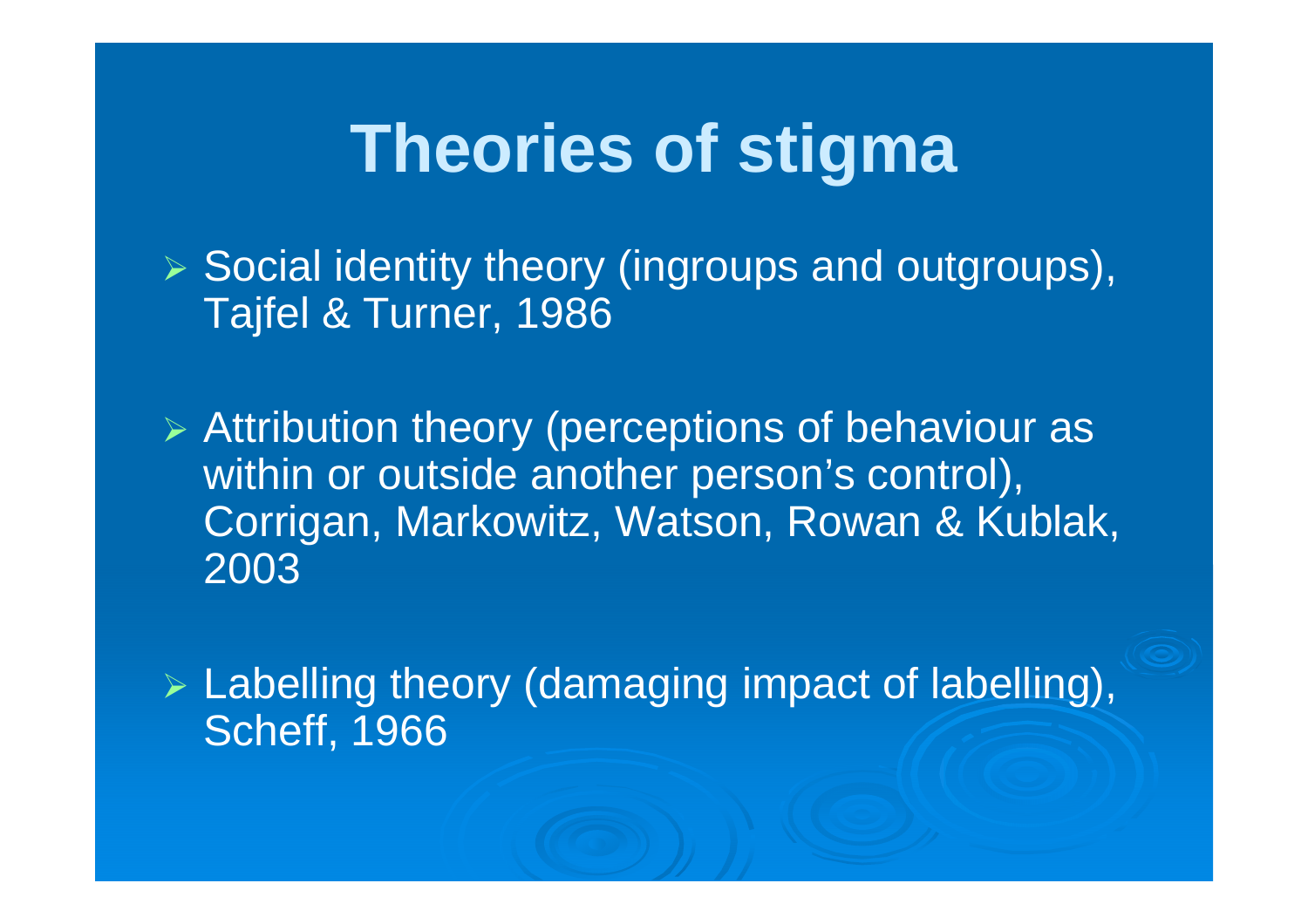#### **How and when attitudes form**

> Social constructivist theories (e.g. Vygotsky, 1978)

**▶ Social learning theory (Bandura, 1977)** 

 Cognitive developmental stages model (Piaget, 1932)

 $\triangleright$  Kohlberg's theory of moral development (1976)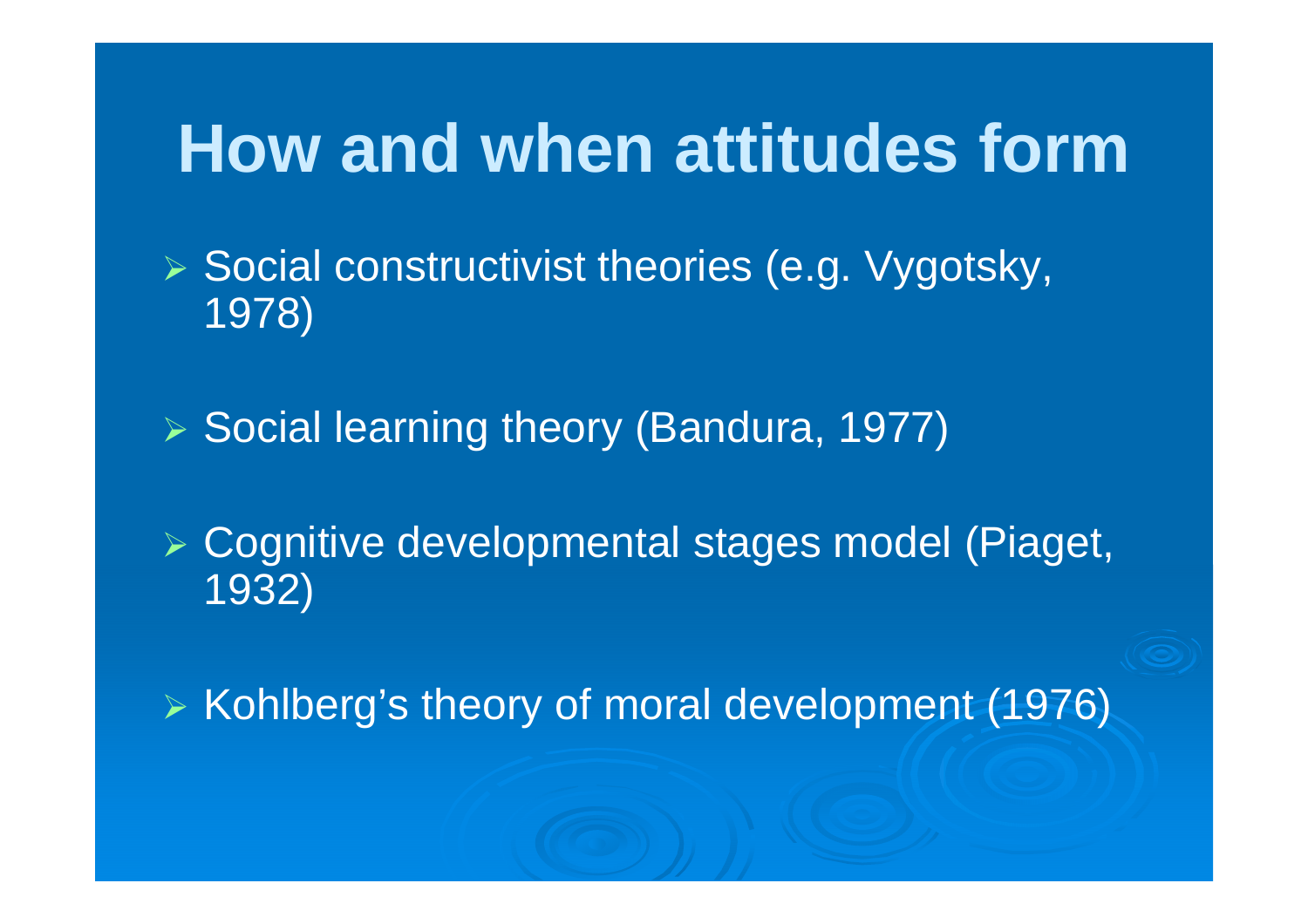# **Why this area of research matters…**

Theory and evidence support an argument for future interventions focusing on children at primary school level and their teachers.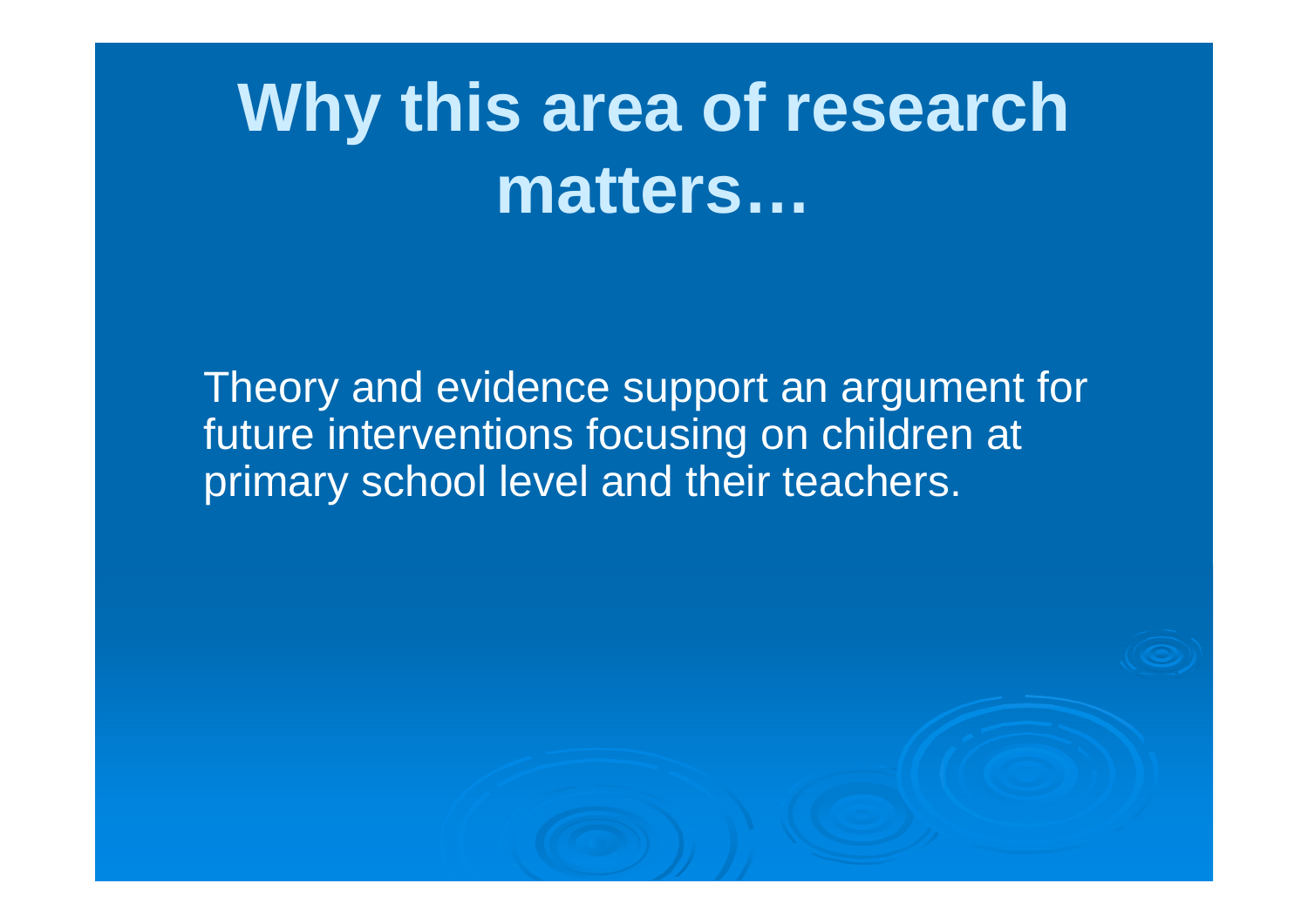**The role of schools and teachers in addressing stigma of MHPs**

**≽ An important one!** 

▶ Social and Emotional Aspects of Learning (SEAL), British curriculum - to develop social, emotional and behavioural skills.

> SEAL: self-awareness, managing feelings, motivation, empathy and social skills.

> No current reference to MHPs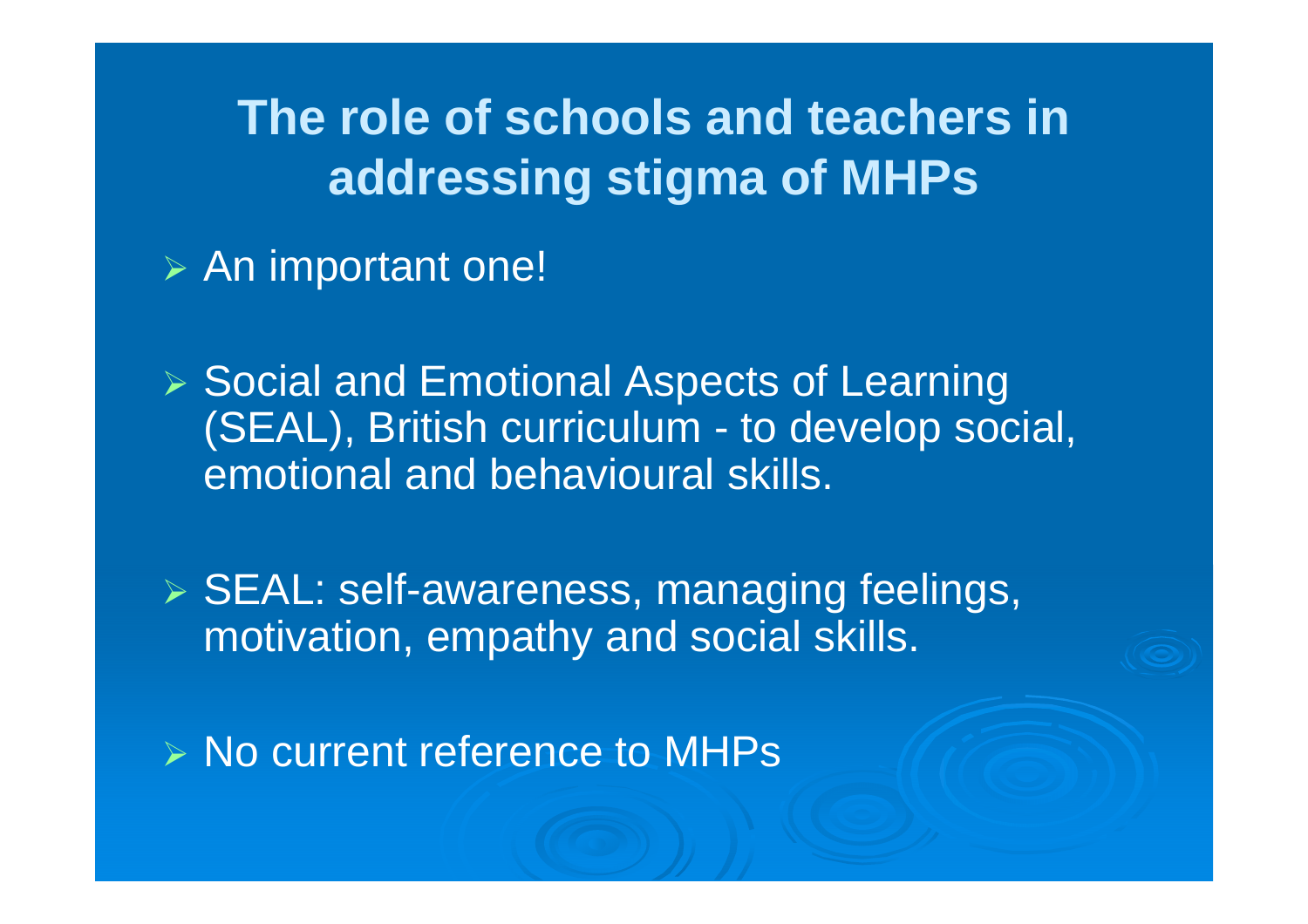# **Interventions to address stigma of MHPs**

> Mostly in secondary schools and delivered by individuals who are external to the school

> In the UK, only eight programmes delivered in total - one in a primary school.

> Handful of non-UK interventions delivered by primary school teachers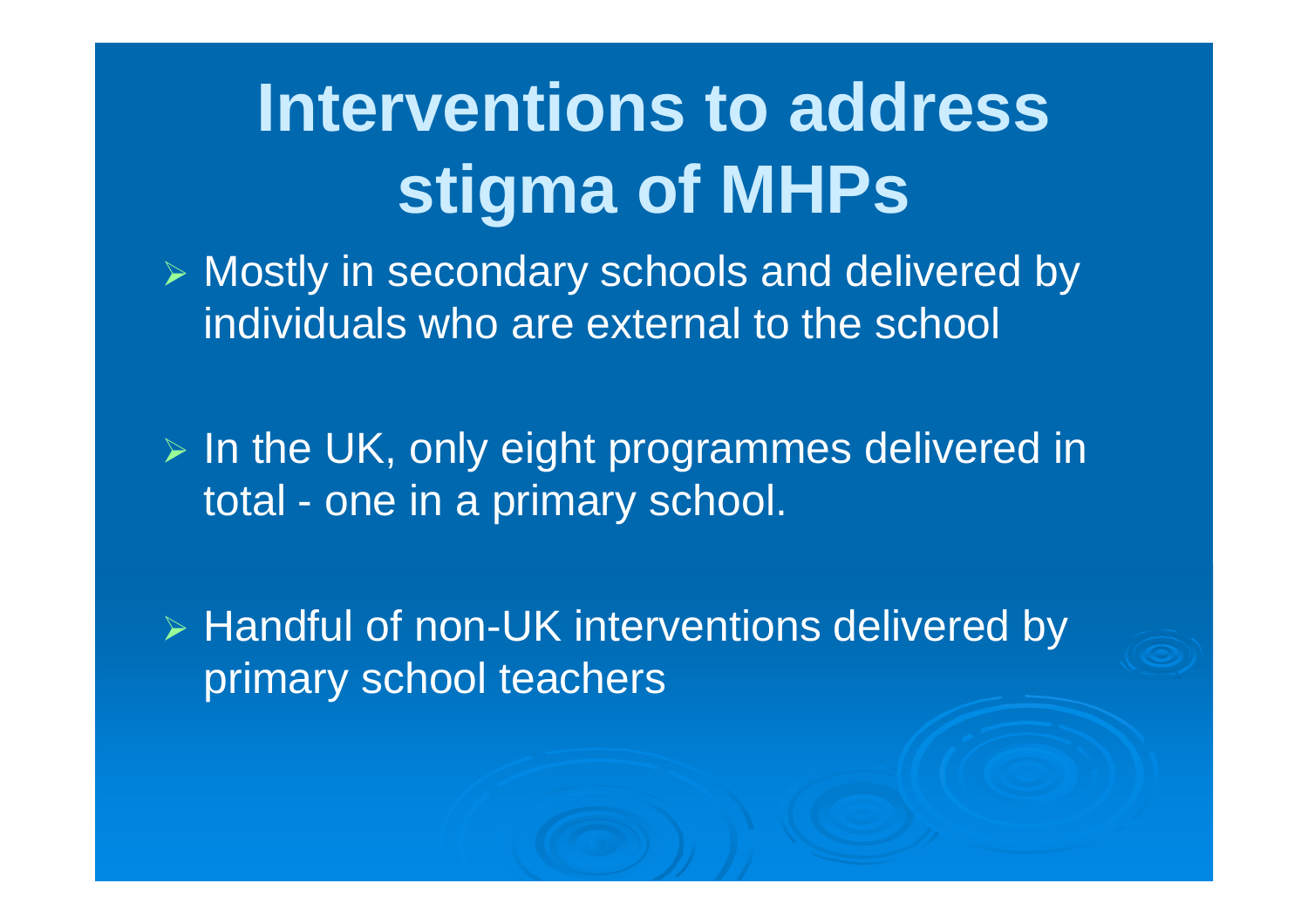#### **Results to date…**

 Much design variation but promising results in the short-term.

> However...school-based interventions currently bypass important theoretical and empirical contributions.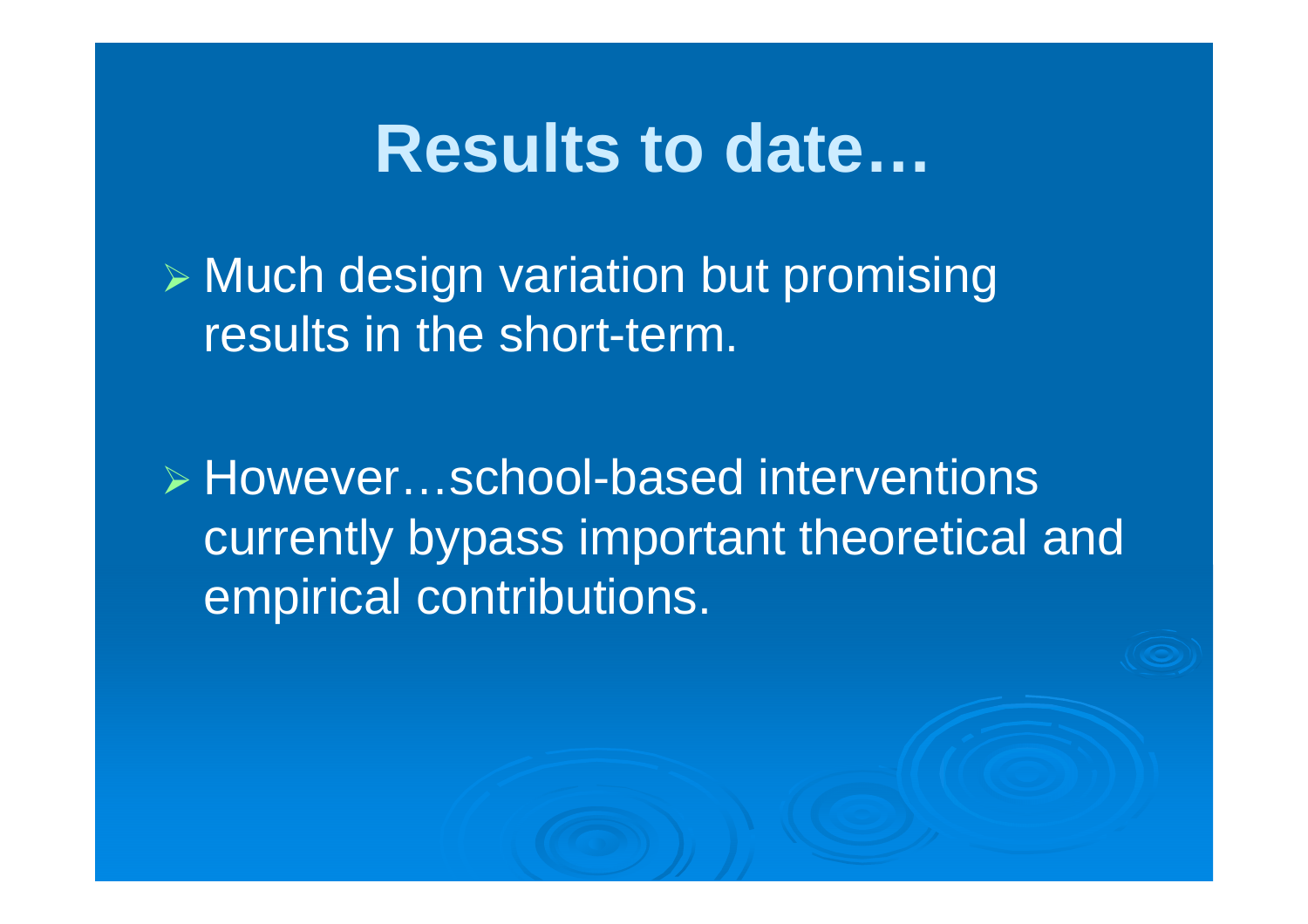# **Rationale for current study**

- $\triangleright$  Stigma towards people with MHPs: serious problem to be addressed
- > Theory and research suggest primary school age may be optimal time (shape positive attitudes before derogatory ones develop) and that teachers are influential in shaping children's attitudes towards those with MHPs.
- MHPs: not part of curriculum
- Before anti-stigma initiatives are introduced/delivered by teachers, need to understand what they are communicating and what influences that.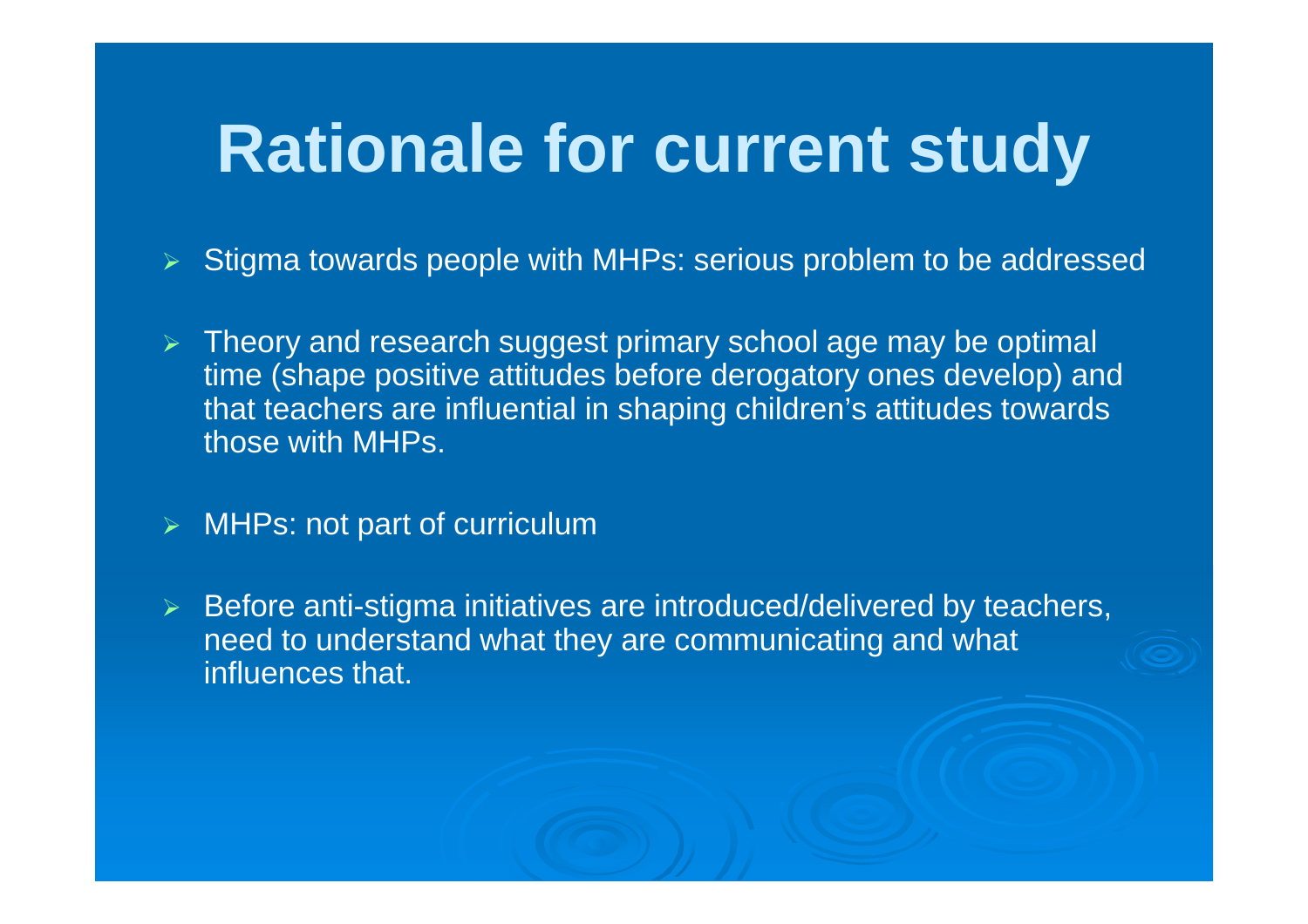# **Method**

> Participants: 15 primary school teachers (5 Brighton, 10 London, total of 3 schools). Practising; Key Stage 2 experience.

> Design: non-experimental, qualitative, semi-structured interviews. Grounded theory analysis.

 $\triangleright$  First contact with headteacher, then five teachers names given from each school.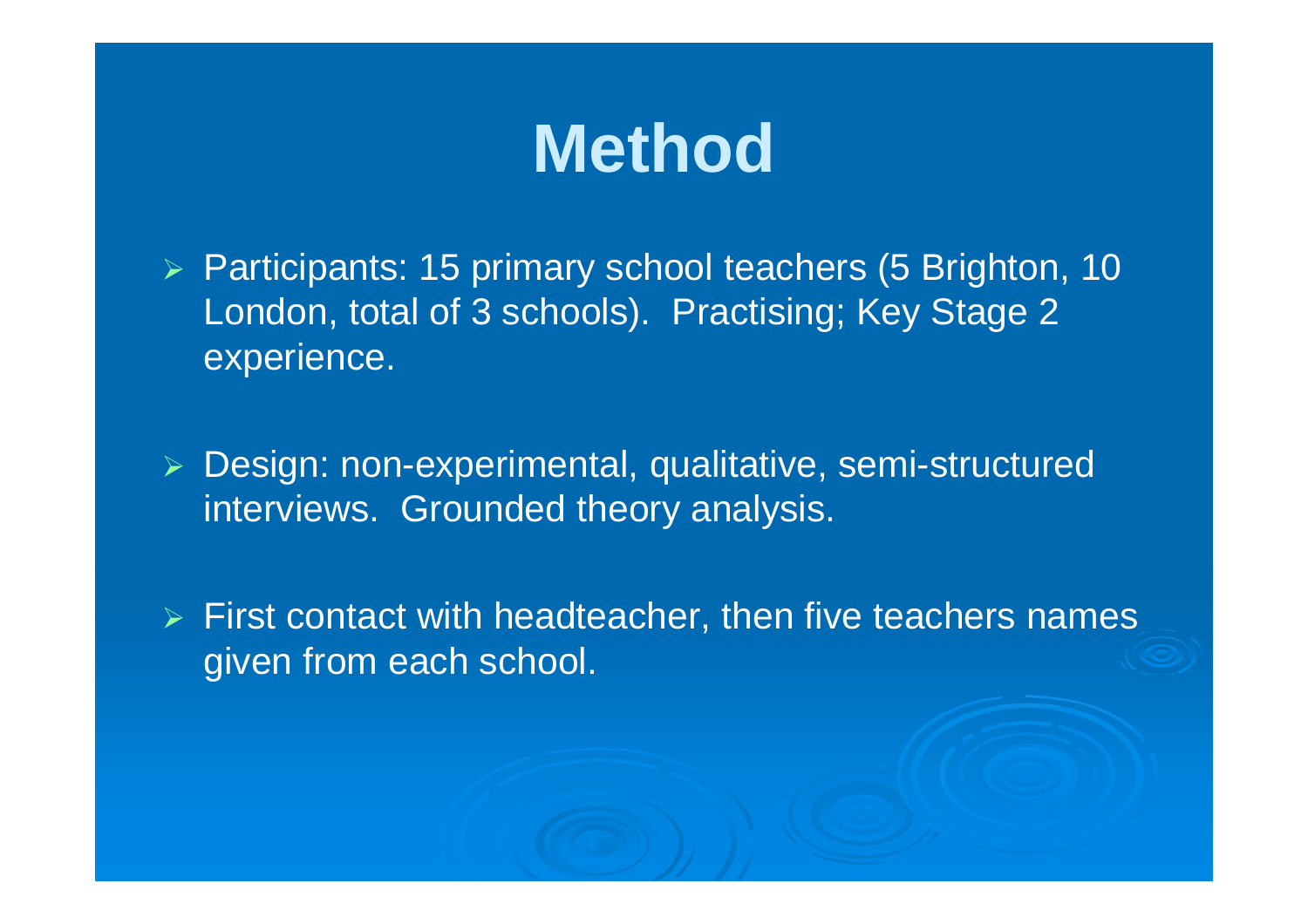#### **Results**

- > Discussions about MHPs are absent from the primary school classroom.
- > Fears about implications of discussing MHPs with children and general fears about those with MHPs, related to beliefs about MHPs in the classroom, MHPs more generally and their professional roles.
- > Beliefs and emotions interconnected and led to safety and avoidance behaviours.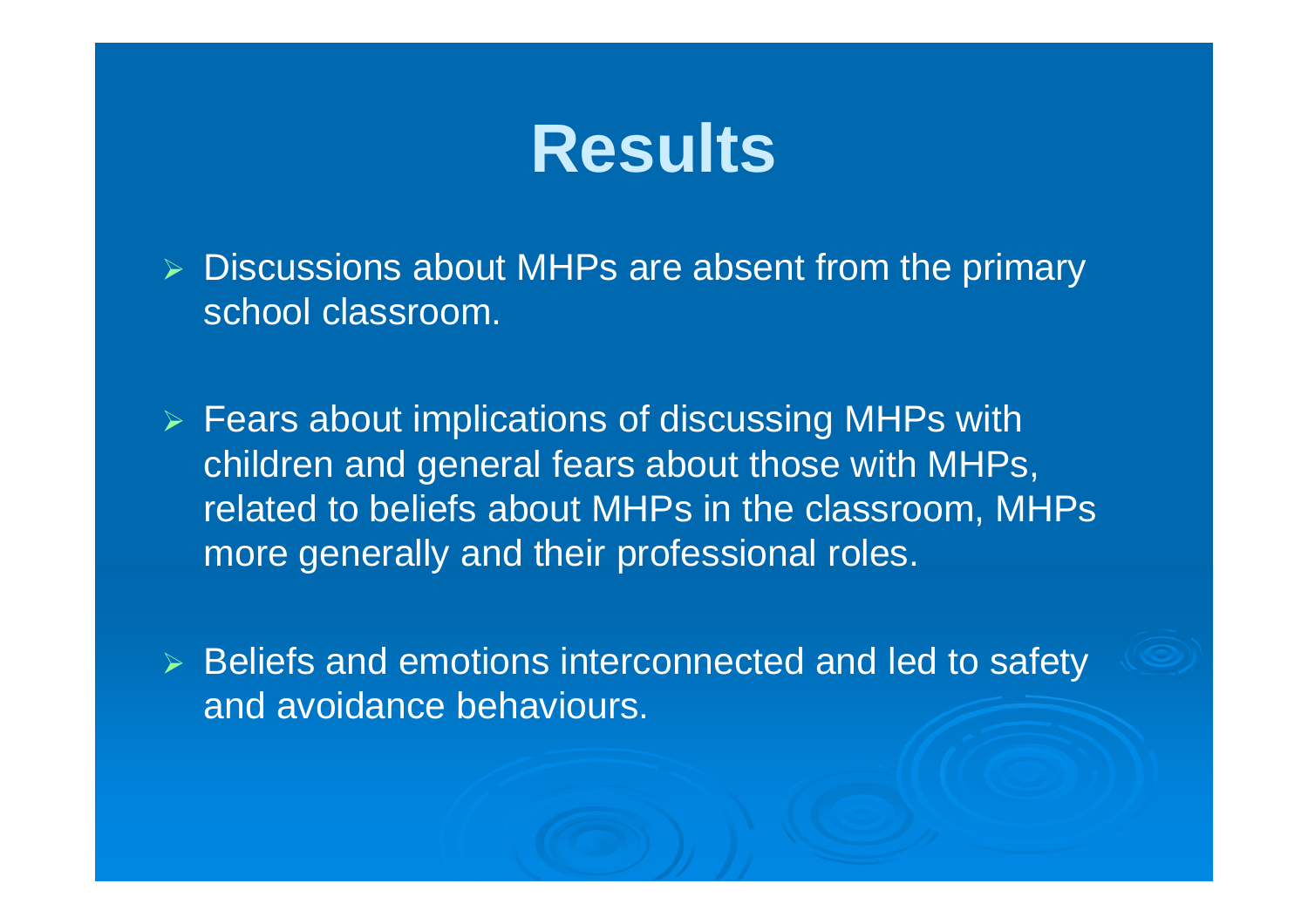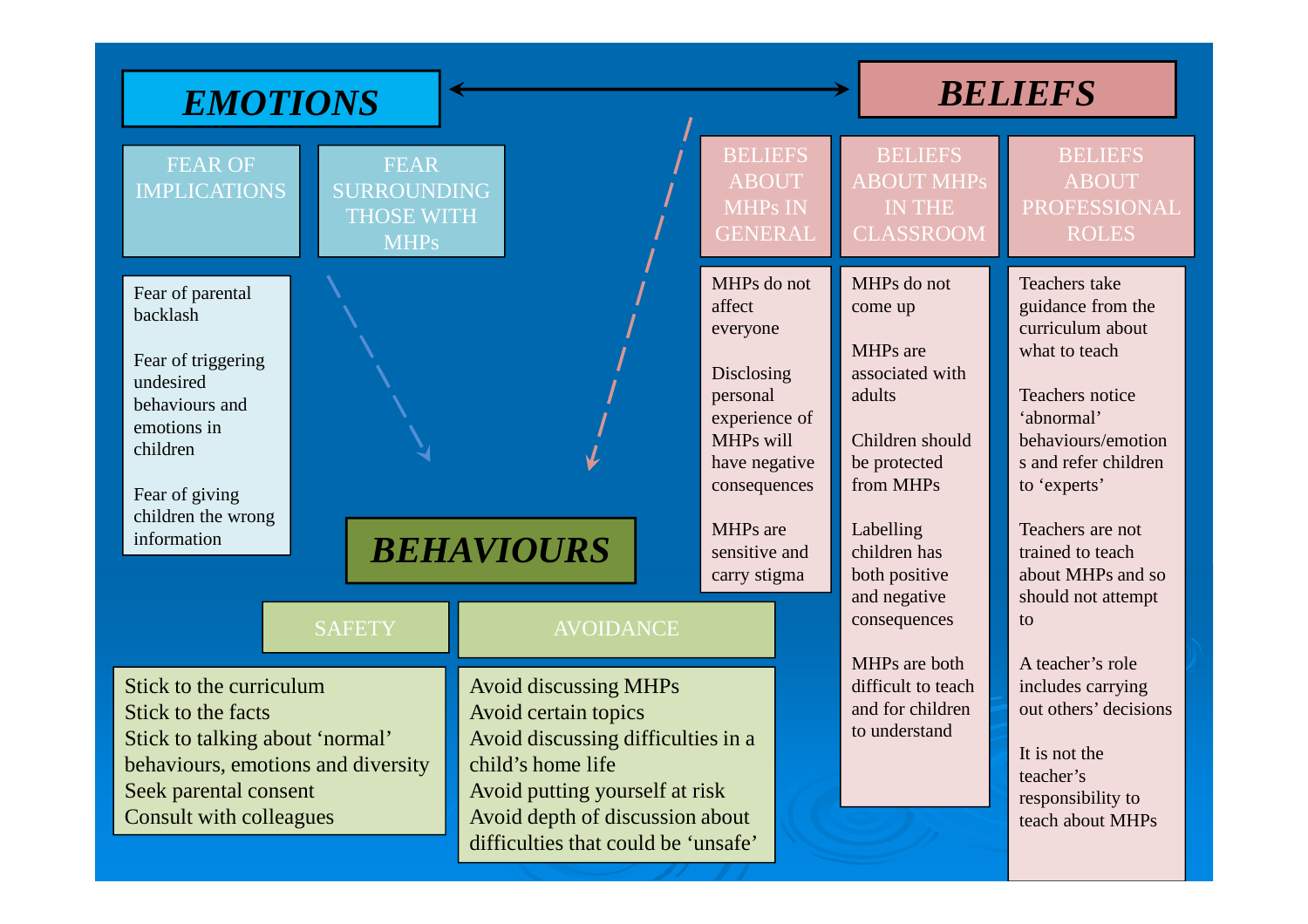# **EMOTIONS**

#### > Fear of implications of talking about MHPs

Backlash from parents

"You've got to worry about that now…about how parents react to stuff like that"

#### Fear of triggering undesired emotions in children

"…bringing it up…they could feel upset, they don't know how to handle it... I don't want to be the one to trigger anything in a child's life like that…"

#### Fear of giving children the wrong information

"…if I don't feel secure talking about something…if they ask me a question I wouldn't want to give them an answer that wasn't accurate…"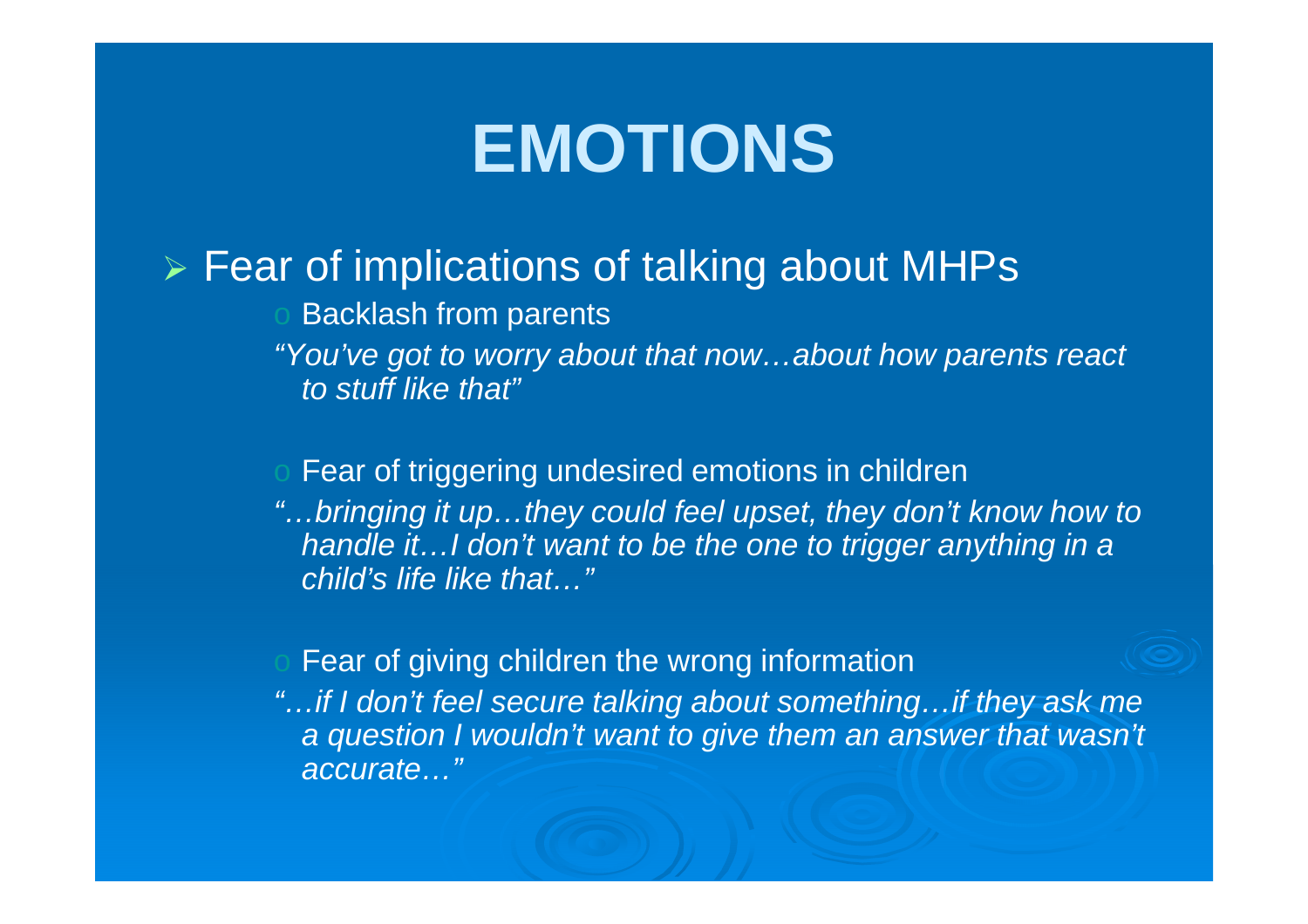# **EMOTIONS contd.**

# > Fear surrounding those with MHPs

- oMedia portrayal of those with MHPs as violent and dangerous
- oTeachers' own fears of those with MHPs

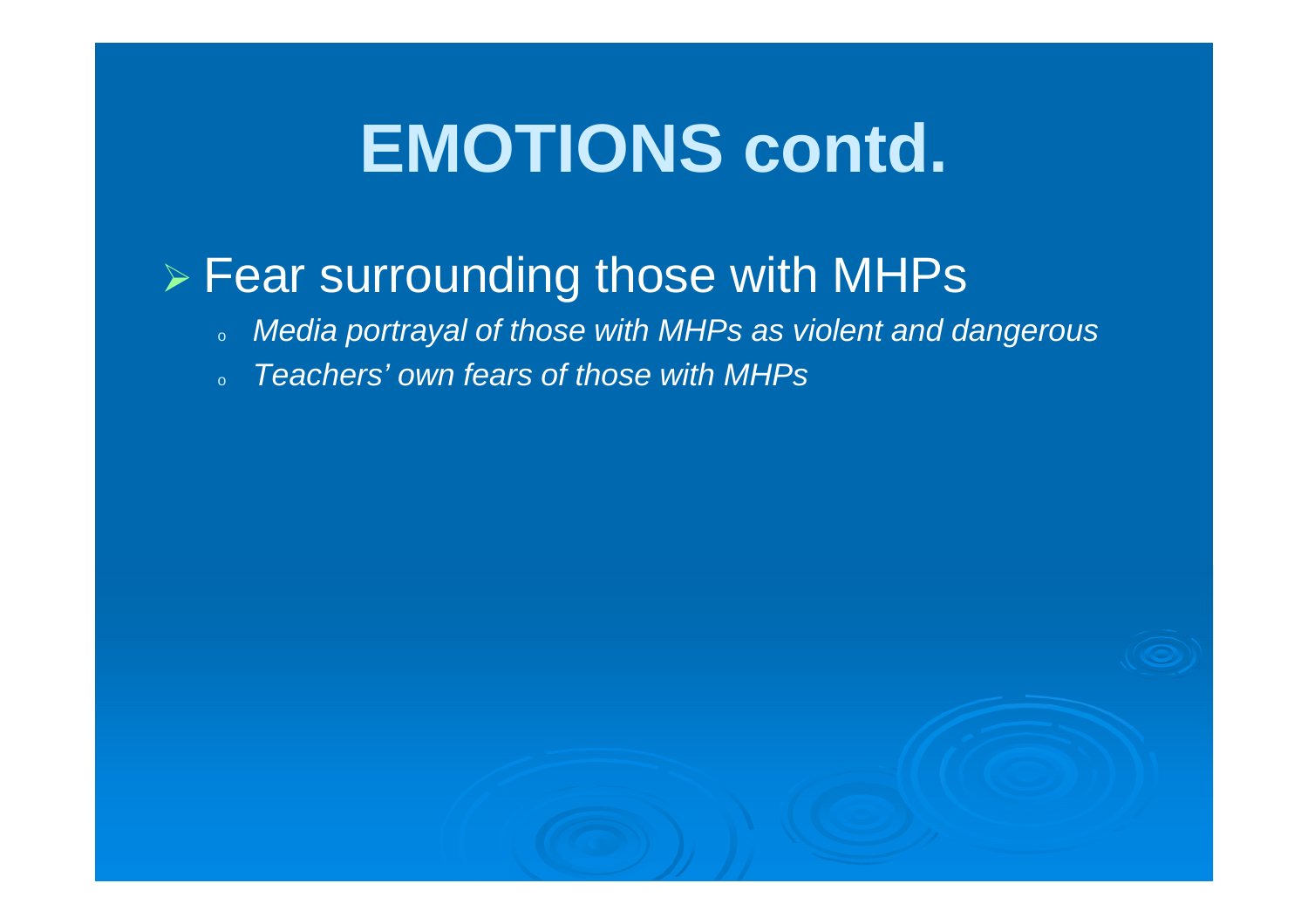# **BELIEFS**

Beliefs about MHPs in the classroom

- $\bullet$ MHPs do not come up
- $\bullet$ MHPs are associated with adults
- $\bullet$ Children should be protected from MHPs
- $\bullet$  Labelling children has both positive and negative consequences
- $\bullet$  MHPs are both difficult to teach and for children to understand.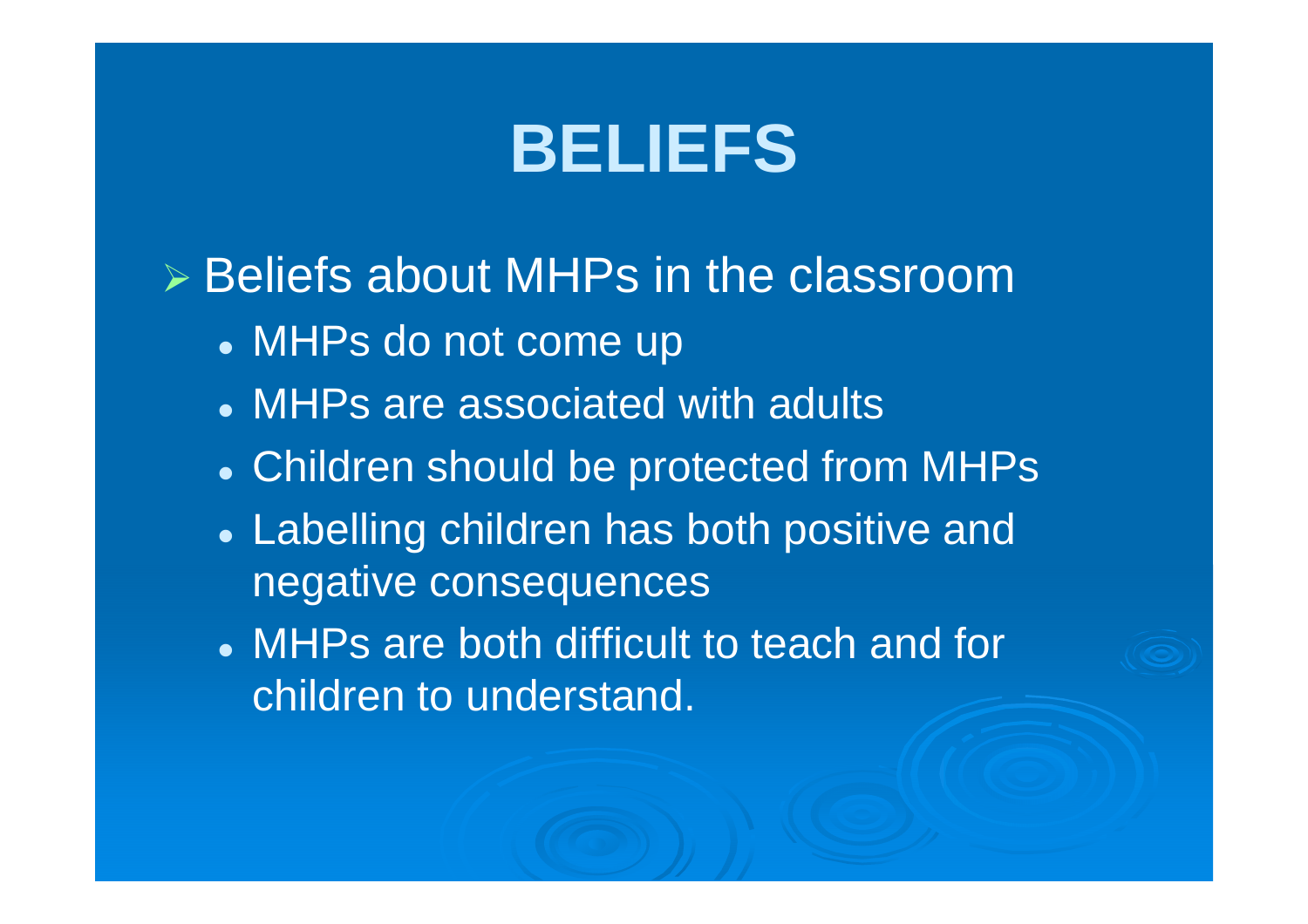# **BELIEFS contd.**

#### Beliefs about MHPs in general  $\circ$  MHPs do not affect everyone  $\circ$  Disclosing personal experience of MHPs will have negative consequences $\,$  MHPs are sensitive and carry stigma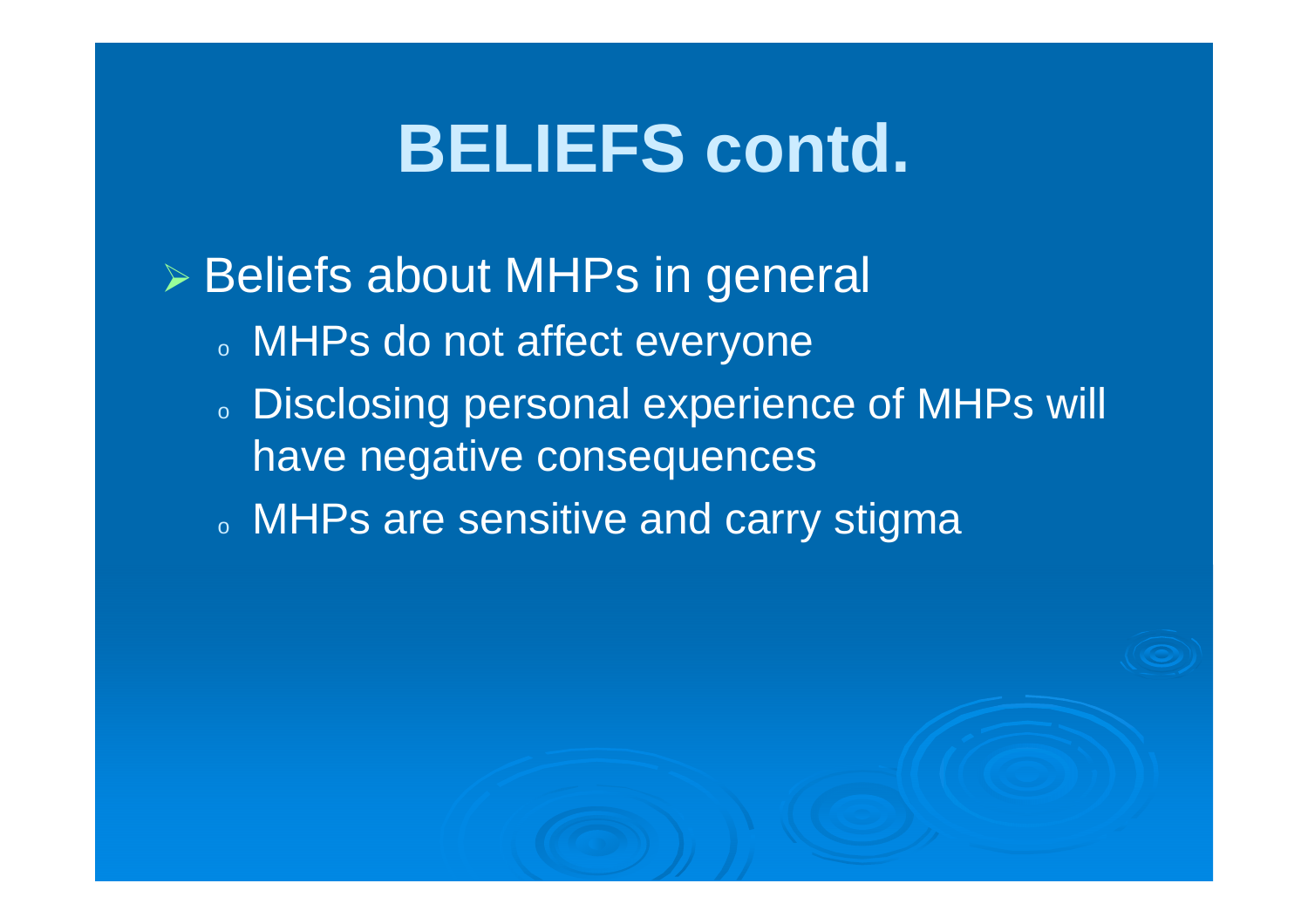# **BELIEFS contd.**

#### > Beliefs about professional roles

- $\bullet$  Teachers take guidance from the curriculum about what to teach
- $\bullet$  Teachers notice 'abnormal' behaviours/emotions and refer children to 'experts'
- $\bullet$  Teachers are not trained to teach about MHPs and so should not attempt to
- $\bullet$  A teacher's role includes carrying out others' decisions
- $\bullet$ • It is not the teacher's responsibility to teach about **MHPs**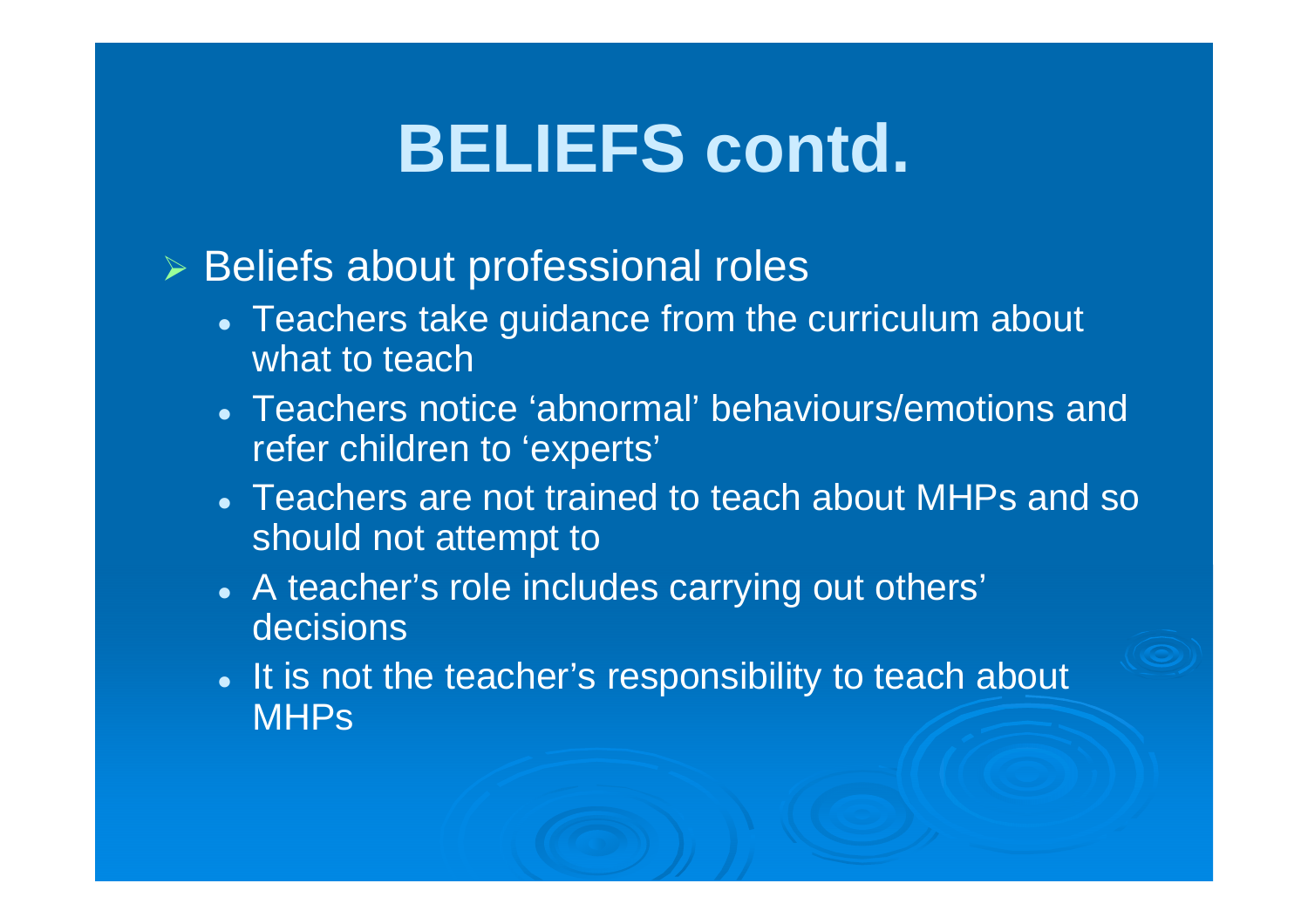# **BEHAVIOURS**

# SAFETY BEHAVIOURS

- $\bullet$ Stick to the curriculum
- $\bullet$ • Stick to the facts
- $\bullet$  Stick to talking about 'normal' behaviours, emotions and diversity
- $\bullet$ Seek parental consent
- $\bullet$ Consult with colleagues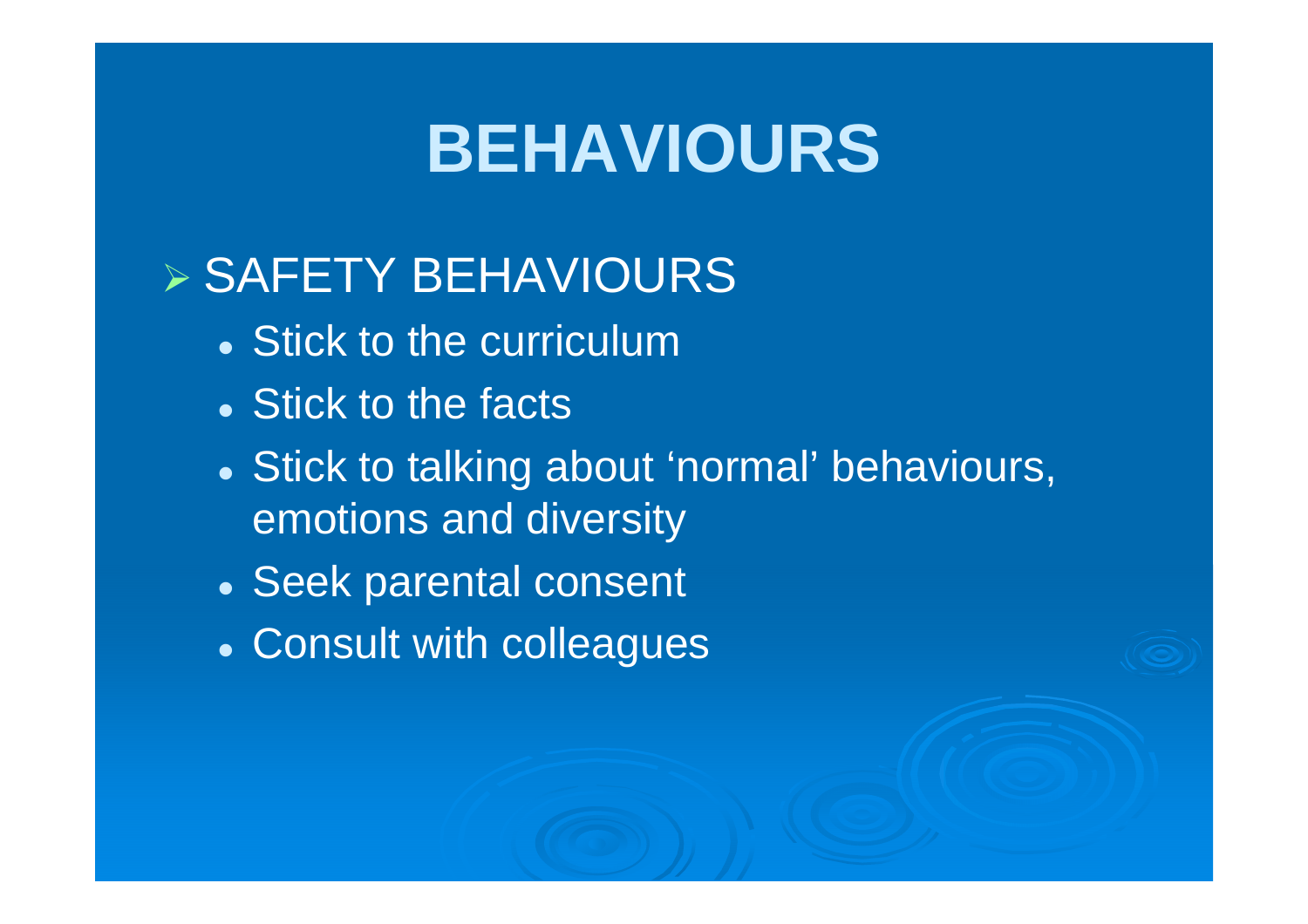# **BEHAVIOURS contd.**

# AVOIDANCE BEHAVIOURS

- Avoid discussing MHPs
- Avoid certain topics
- Avoid discussing difficulties in a child's home life
- Avoid putting yourself at risk
- Avoid generating discussion about difficulties that could be 'unsafe'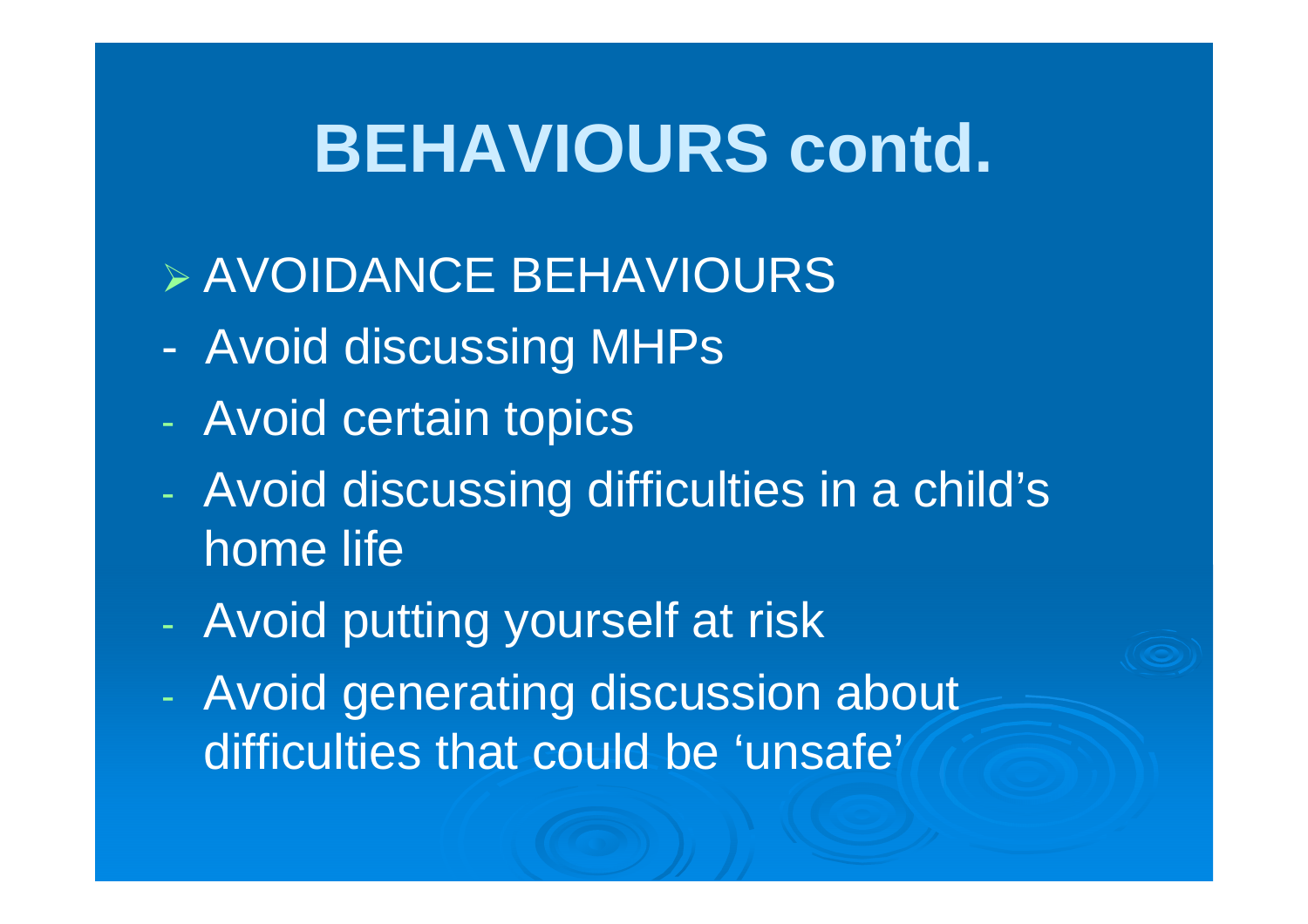# **Summary**

- > Primary school teachers rarely discuss with children about MHPs
- Why?
	- $\bullet$  Fears about implications and fears surrounding those with MHPs.
	- $\bullet$ • Beliefs about their professional roles, MHPs in general, and about MHPs in relation to children and its place in the classroom were also important.
	- $\bullet$  Fears and beliefs led to teachers adopting safety and avoidance behaviours.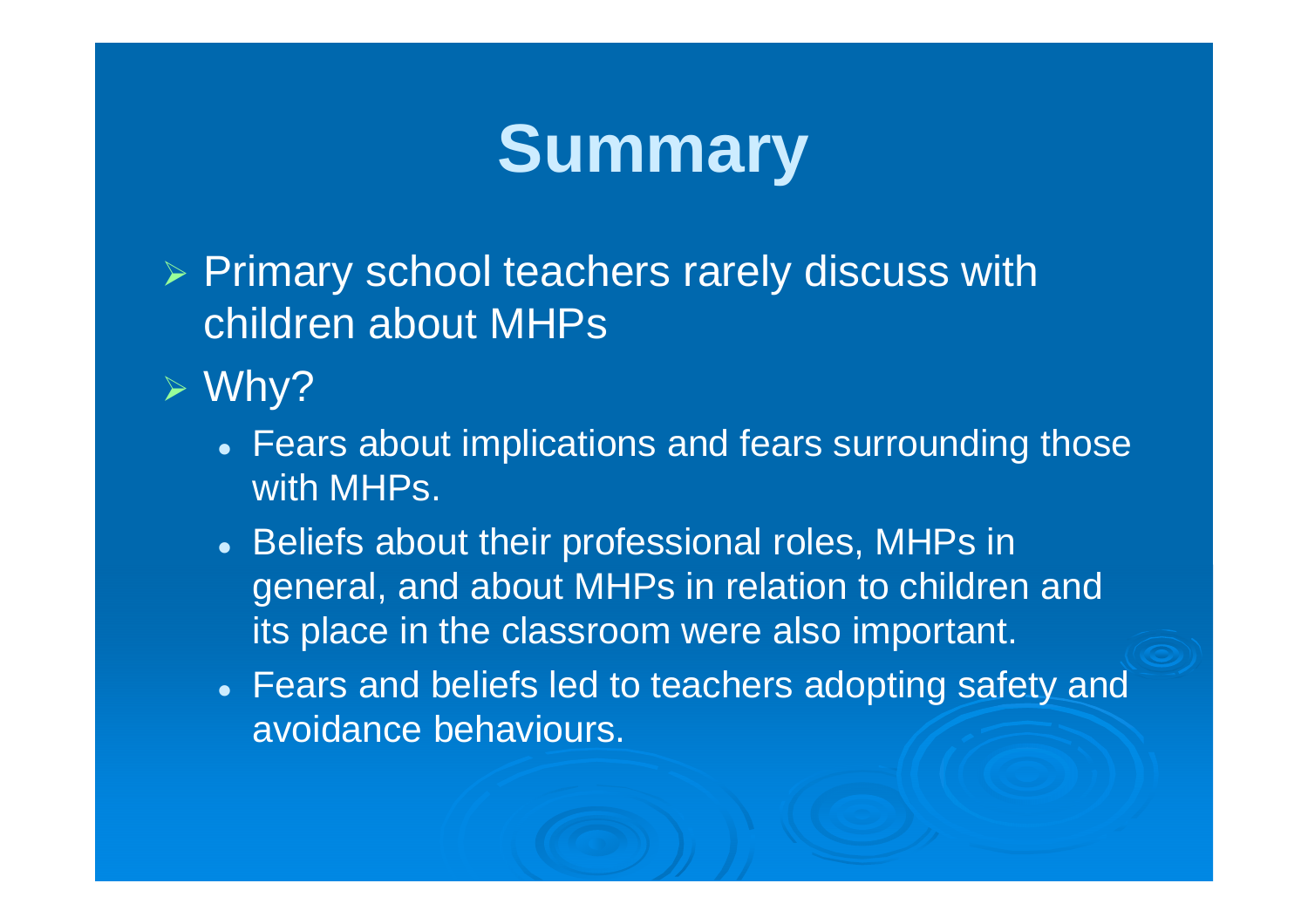# **Clinical implications**

- $\bullet$  A need for improved communication between clinical psychologists and schools.
- $\bullet$  Extension of early interventions model to primary schools and teachers, establishing links and providing psycho-education.
- $\bullet$ • Influencing policy makers to incorporate MHPs in national curriculum at primary school level.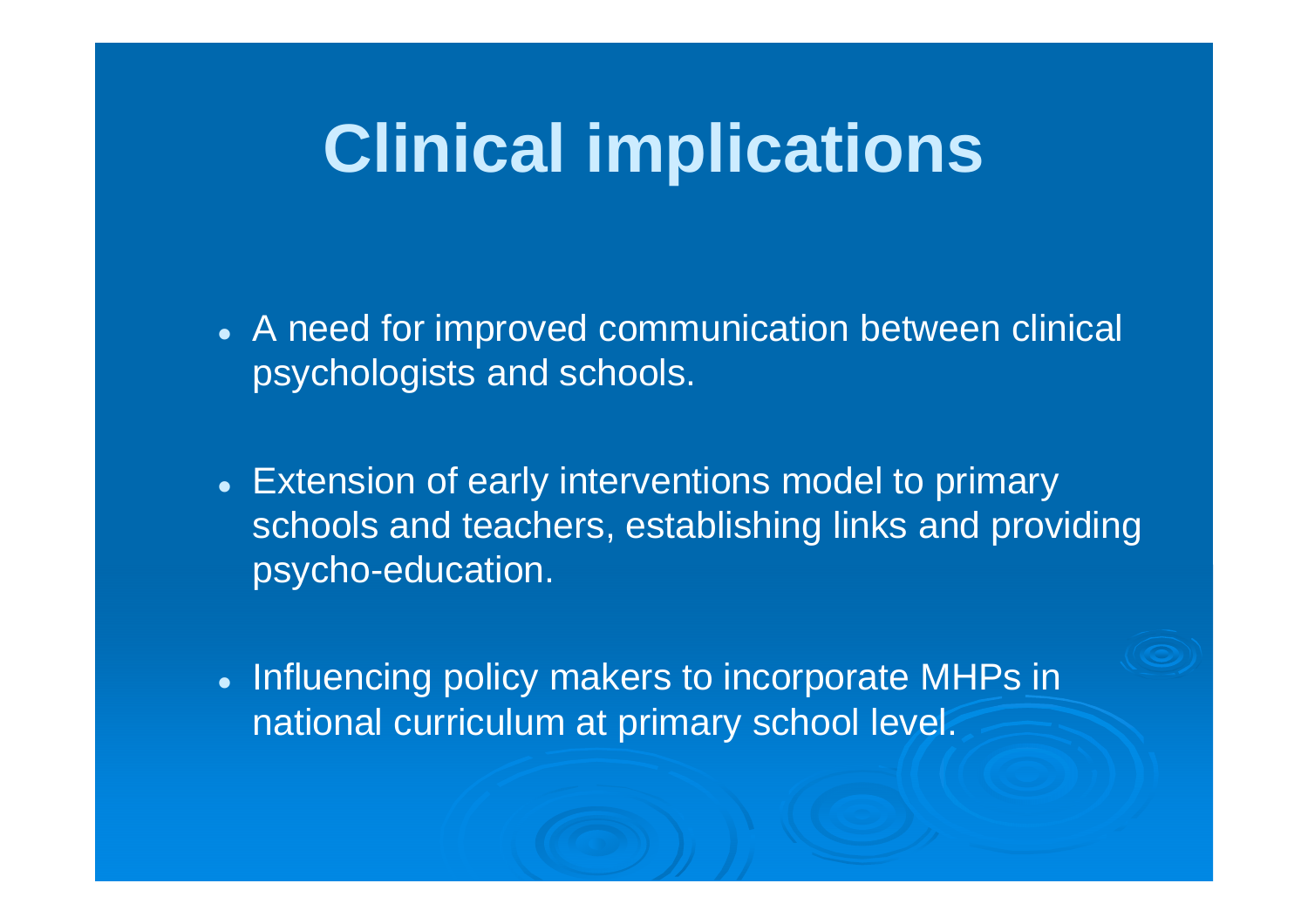# **Research implications**

- ❖ Replication of current study.
- **Need for better understanding of those who educate children and influence** their attitudes about MHPs.
- **Need a stronger evidence-base regarding what teachers do and do not** communicate so as to understand what is required for positive change.
- Trialling and evaluation of programmes in primary schools, comparing<br>Accelerate stricter lad interceptions for efficency teacher and outsider-led interventions for efficacy.
- Longitudinal research to help build the knowledge-base regarding what shapes long-term attitude change as well as providing evidence for where resources are best targeted.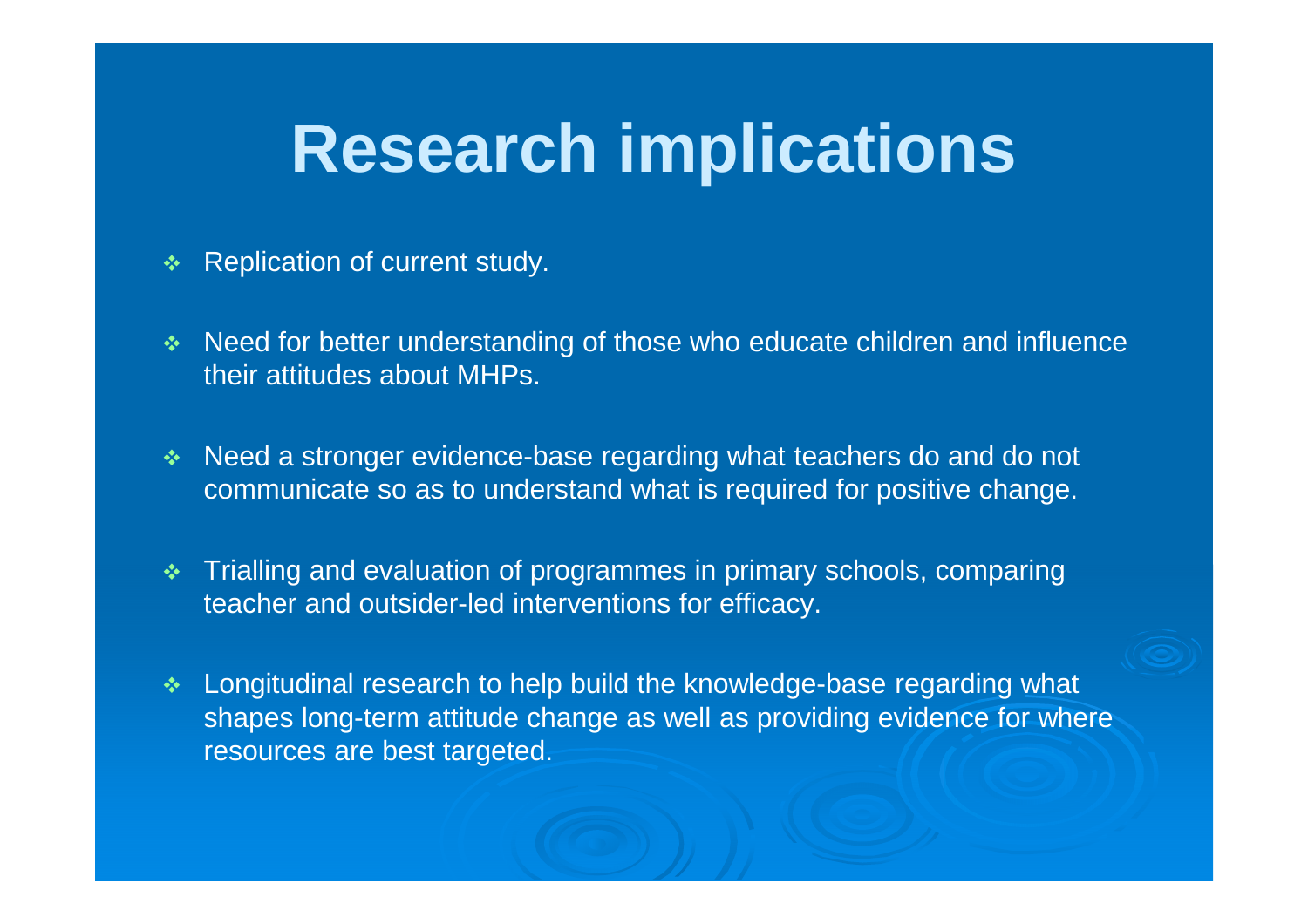#### **Study-level limitations**

> Teachers' awareness of researcher's likely perspective bias if answers tailored to accommodate this?

#### **▶ Self-selection bias**

- > Researcher's previous teaching career influence teachers' answers/impact analysis?
- > Model emerged in context of cognitive behavioural model: influence of researcher's background knowledge/experience of this and impact on data interpretation?